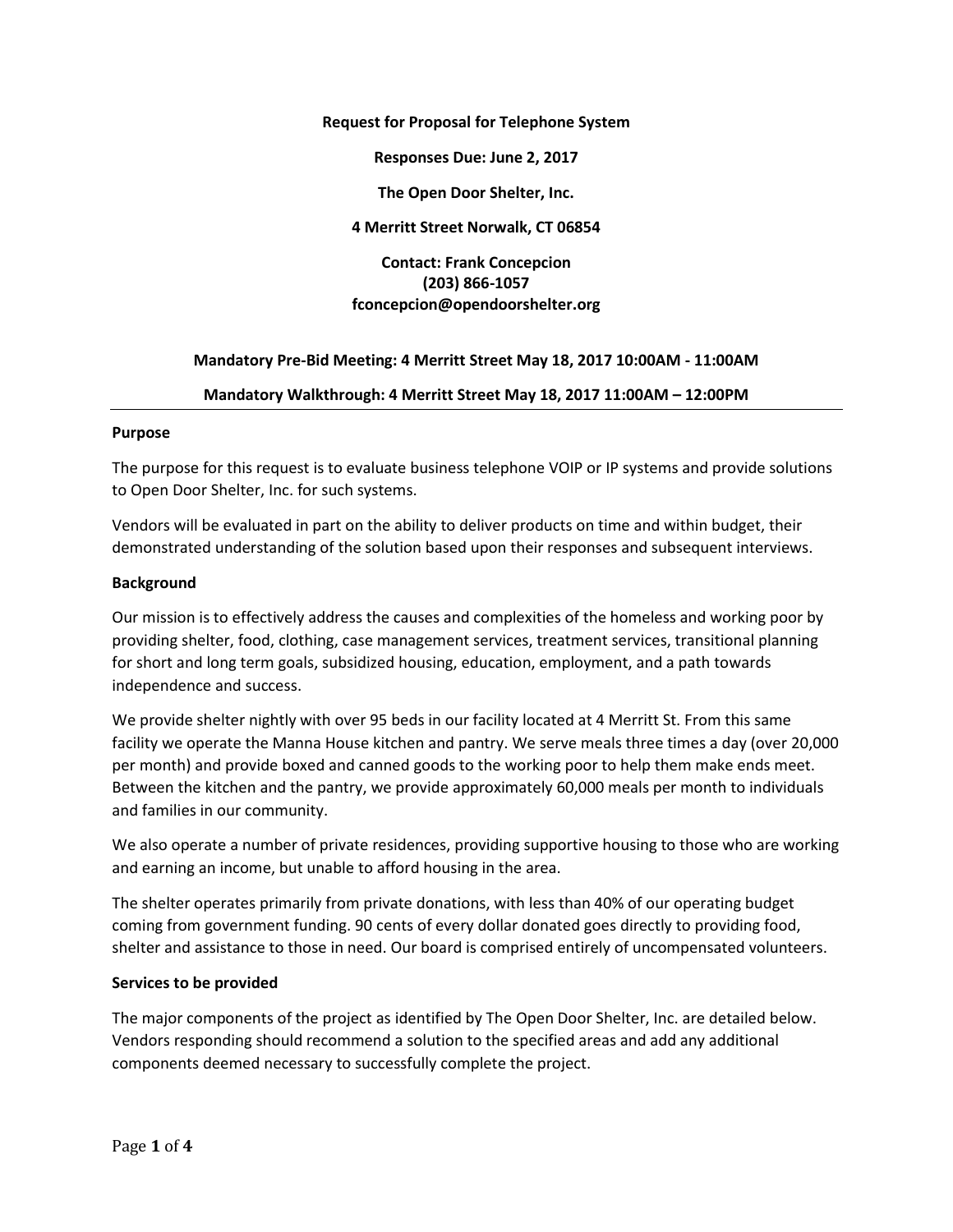- Caller Identification
- Automated Call Distribution: An Automatic Call Distributor (ACD) is a device that distributes incoming calls to a specific group of phones that operators use. ACD systems are quite often found in companies who handle a lot of incoming phone calls and where the caller has no specific need to talk to a certain person, but wants to talk to a person who is able to talk to him at the earliest opportunity.
- Automated Attended with integrated Voice Mail: An auto-attendant system allowing callers to be automatically transferred to a user's extension without the intervention of a receptionist. A receptionist, who acts as the telephone operator, can be reached by pressing 0.
- Dial by Name Directory: To find a user on a system. The dial by name directory is usually set up as last name followed by first name. Once the user name is announced, the caller can ring the extension. The correct extension number can be announced prior to transfer for the caller's future reference.
- Do Not Disturb: A phone can be set to "do not disturb" to forward all calls directly to voicemail without ringing the extension.
- Express Messaging: Express messaging is used when a caller does not want to disturb the user, or is calling a guest mailbox without a phone, to immediately leave a message.
- Message-only information "mailboxes" for business hours, directions, job offerings, and answers to other frequently asked questions. These mailboxes may be forwarded to the receptionist after each message plays, or the user can return to the main menu.
- The ability to configure multiple extensions to a single voicemail box operators that may receive calls or people waiting in a queue for the ACD can be routed to a common voicemail box that can be checked by yet another operator that may not have an extension connected to the voicemail box.
- In-house Open Door Shelter managed voicemail, extensions, passwords, phone programming, etc. via a PC, GUI or similar interface.
- Monitoring software to provide data on incoming call volume, response times, un-listened-to voicemail, and more.
- Flexible main greetings for holiday, inclement weather announcements, and emergency situations.
- Ability to manage a call tree for multiple languages (English and Spanish).
- Check voicemail from an outside line.
- Change voicemail settings from an outside line (like do not disturb, vacation greetings, illness greeting).
- Call-forwarding to external and internal destinations (including cell phones).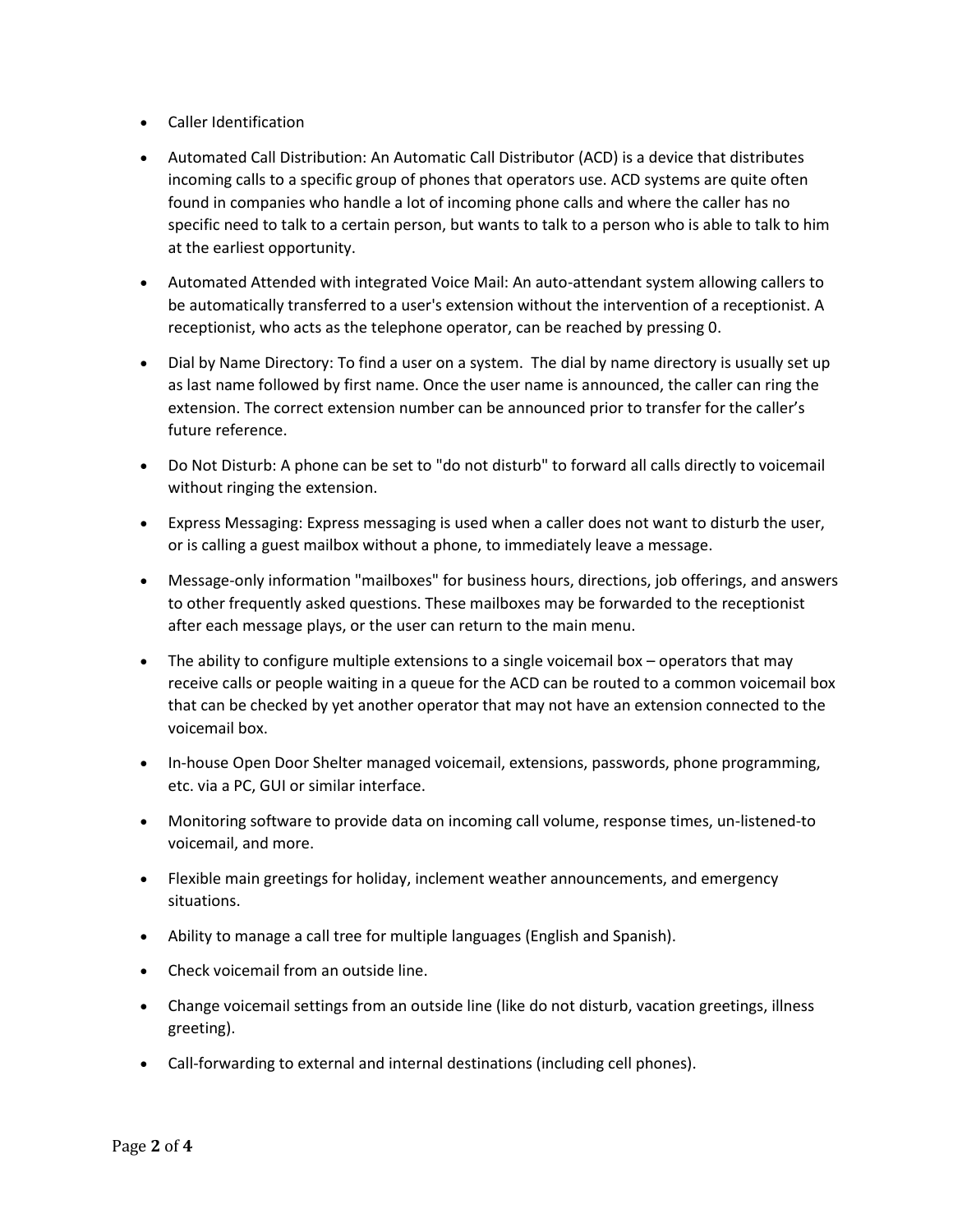- Unified Messaging: Ability to selectively route incoming voicemail to Microsoft Exchange mailboxes.
- Voice Conferencing Technology: The ability to connect to multiple internal and external locations in a conference call structure.
- Ability to manage multiple T1 connections as well as POTS lines.
- Implementation of new system to be completed by August 15, 2017.

Two locations are included in this project: 4 Merritt Street and 2 Merritt Place.

4 Merritt Street is an existing operation and requires approximately 15 handsets and 2 higher functioning consoles. The system should be expandable to 3 other locations. Vendors should evaluate and make a recommendation regarding the current wiring of 4 Merritt Street.

2 Merritt Place is currently under construction. It will require approximately 12 handsets; and 1 higher functioning consoles. New wiring and standard drops should be included in your response.

Approximately 16 separate/individual telephones lines for elevator, fire alarms, general security and residential units.

Please include any other requirements and/or state-of-the-art recommendations to successfully implement this project in a timely manner.

# **Proposal Preparation and Submission Requirements**

The proposal shall clearly address all of the information requested herein. Since the written proposal will weigh heavily in the evaluation process, information submitted should be complete and provide a convincing case that the vendor can perform high quality work within schedule and budget constraints. Proposals should be thorough yet concise. Proposals are to be prepared at your own expense.

The proposal shall be sent to the official contact listed below, to be received no later than 5:00PM EST Friday, June 2, 2017.

# **Jeannette Archer-Simons The Open Door Shelter, Inc. 4 Merritt Street Norwalk, CT 06854**

Questions regarding this RFP must be submitted by e-mail to Frank Concepcion at [fconcepcion@opendoorshelter.org.](mailto:fconcepcion@opendoorshelter.org) All questions will be answered promptly. Responses to inquiries that substantially or materially change the RFP will be made available to all prospective vendors that have submitted a formal Letter of Intent.

The proposal shall be organized in the following manner with the subject headings and sequence indicated.

- 1. Introduction
- 2. Experience and Past Performance